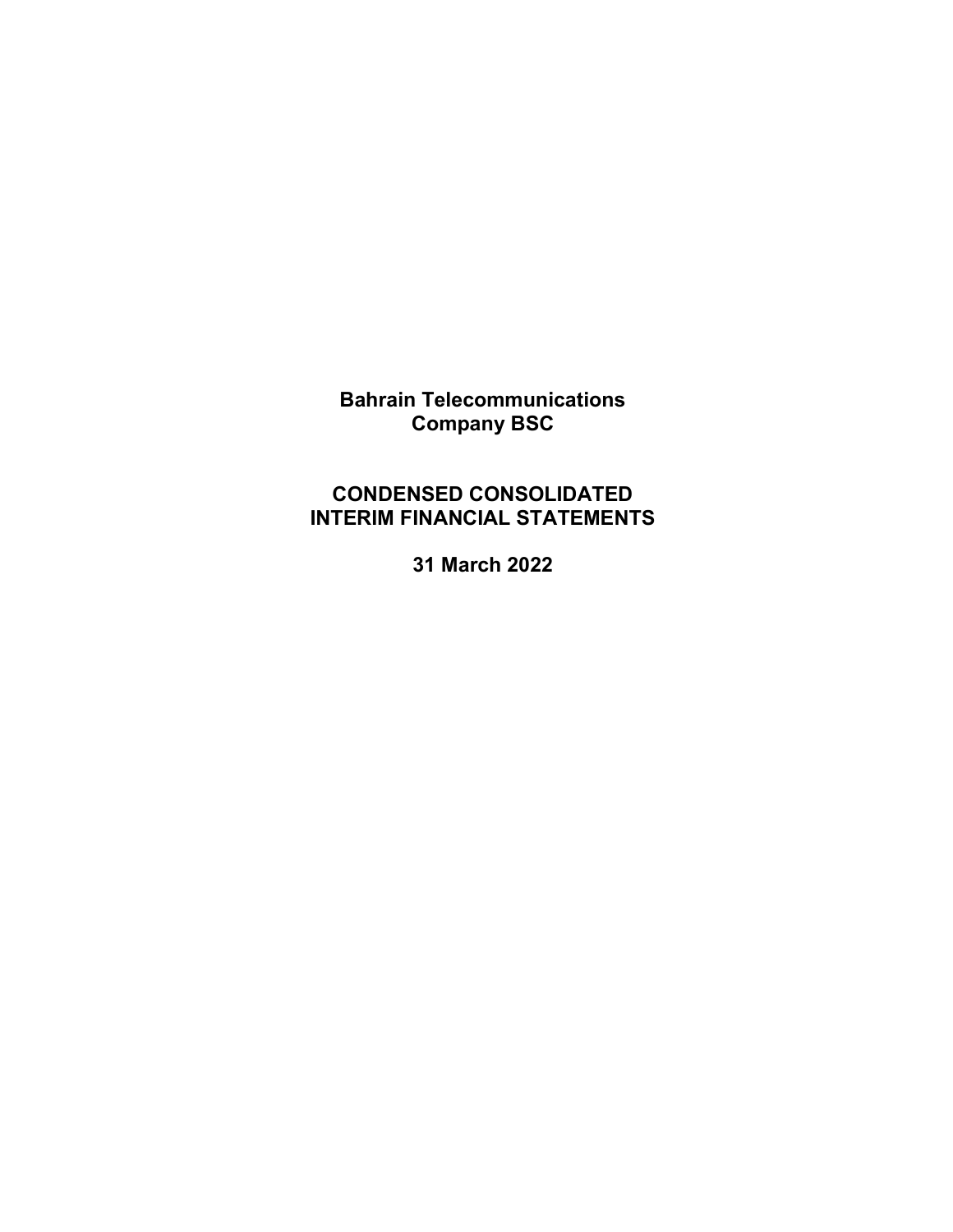## CONDENSED CONSOLIDATED INTERIM FINANCIAL STATEMENTS for the three months ended 31 March 2022

| <b>CONTENTS</b>                                                                                                                                                                                                                                                                                                            | Page                               |
|----------------------------------------------------------------------------------------------------------------------------------------------------------------------------------------------------------------------------------------------------------------------------------------------------------------------------|------------------------------------|
| Financial highlights                                                                                                                                                                                                                                                                                                       |                                    |
| Independent auditors' report on review of the condensed consolidated interim financial statements                                                                                                                                                                                                                          | 2                                  |
| Condensed consolidated interim financial statements                                                                                                                                                                                                                                                                        |                                    |
| Condensed consolidated statement of financial position<br>Condensed consolidated statement of profit or loss and other comprehensive income<br>Condensed consolidated statement of cash flows<br>Condensed consolidated statement of changes in equity<br>Notes to the condensed consolidated interim financial statements | 3<br>4<br>5<br>$6 - 7$<br>$8 - 15$ |
| Supplementary disclosures related to the impact of COVID-19 (not reviewed)                                                                                                                                                                                                                                                 | 16                                 |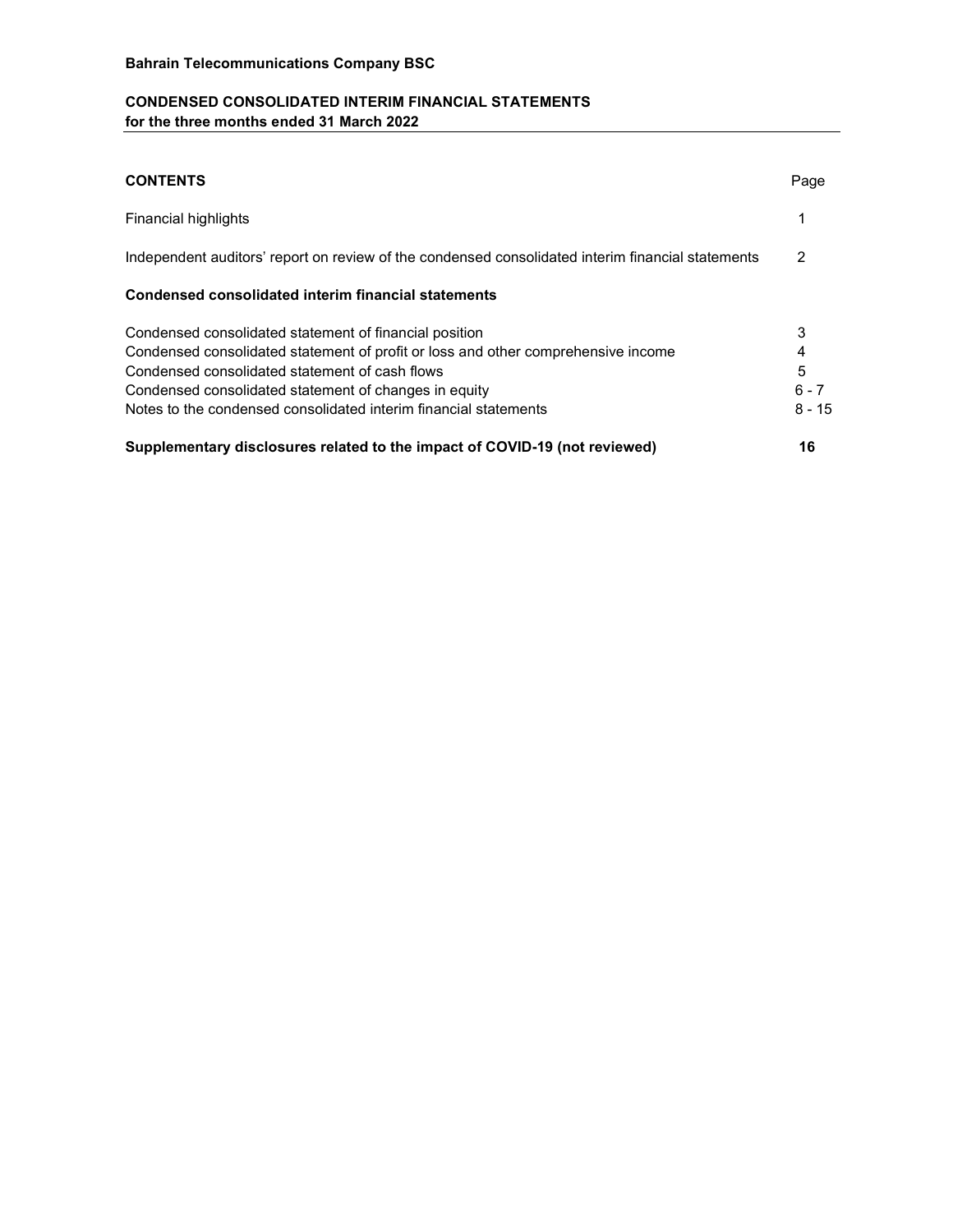| FINANCIAL HIGHLIGHTS (presented for information purposes only) |  |
|----------------------------------------------------------------|--|
| for the three months ended 31 March 2022                       |  |

| Three months ended 31 March                                        | Unit              | 2022  | 2021  | <b>Variation</b><br>℅ |
|--------------------------------------------------------------------|-------------------|-------|-------|-----------------------|
| Gross revenue                                                      | <b>BD</b> million | 98.5  | 99.7  | $(1.3\%)$             |
| Expenses                                                           | <b>BD</b> million | 76.4  | 74.3  | (2.8%)                |
| Profit attributable to Batelco shareholders                        | <b>BD</b> million | 17.9  | 19.7  | $(9.2\%)$             |
| Return on net worth (Annualized)                                   | %                 | 14.1  | 13.7  | 2.9%                  |
| Weighted average number of shares<br>outstanding during the period | million           | 1,652 | 1,654 | $(0.1\%)$             |
| Basic and diluted earnings per share for the<br>period             | Fils              | 10.8  | 11.9  | $(9.2\%)$             |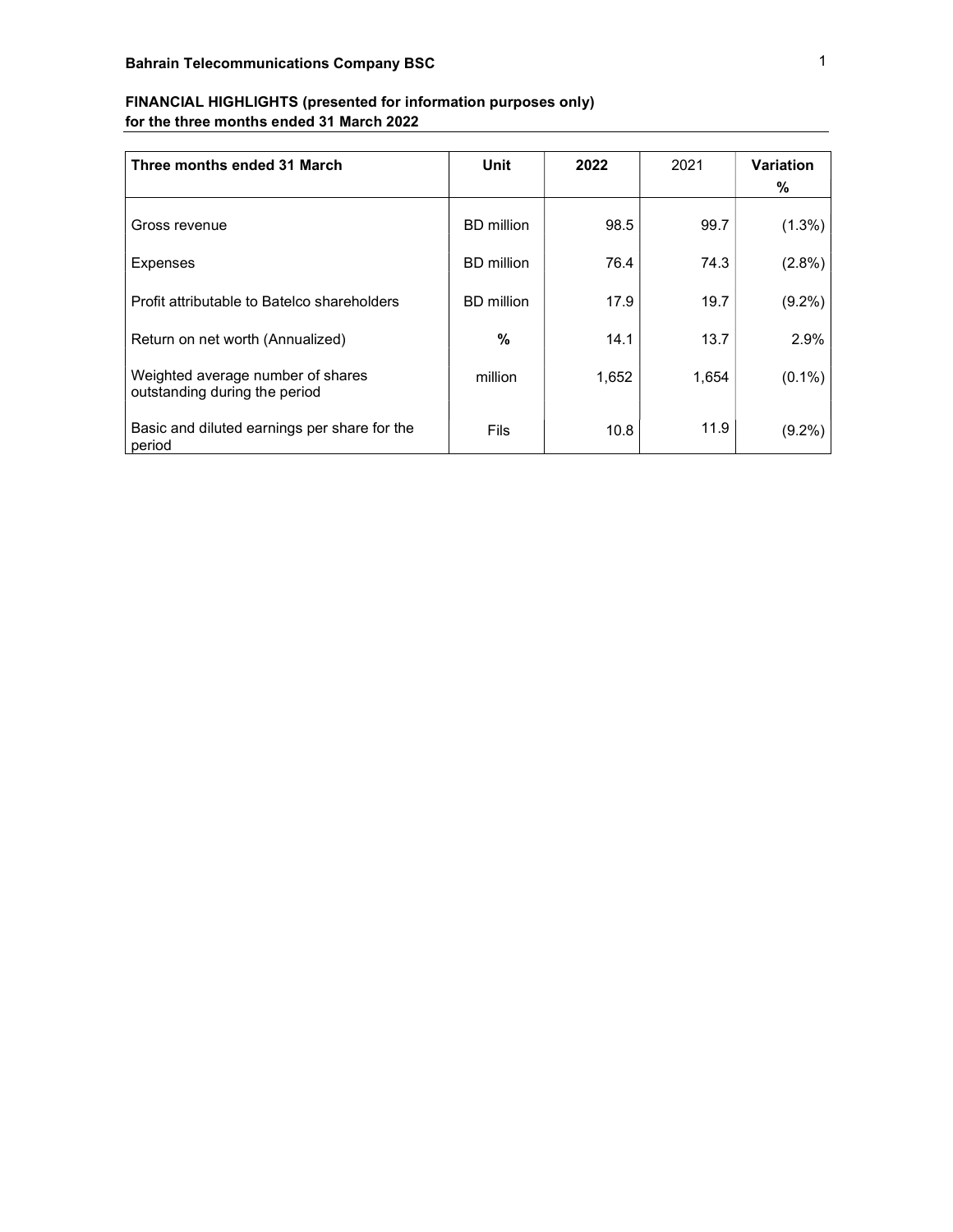Independent auditors' report on review of condensed consolidated interim financial information

## To the Shareholders of Bahrain Telecommunications Company BSC Kingdom of Bahrain

## Introduction

We have reviewed the accompanying 31 March 2022 condensed consolidated interim financial information of Bahrain Telecommunications Company BSC (the "Company") and its subsidiaries (together the "Group"), which comprises:

- the condensed consolidated statement of financial position as at 31 March 2022;
- the condensed consolidated statement of profit or loss and other comprehensive income for the three-month period ended 31 March 2022;
- the condensed consolidated statement of cash flows for the three-month period ended 31 March 2022;
- the condensed consolidated statement of changes in equity for the three-month period ended 31 March 2022; and
- notes to the condensed consolidated interim financial information.

The Board of Directors of the Company is responsible for the preparation and presentation of this condensed consolidated interim financial information in accordance with IAS 34, 'Interim Financial Reporting'. Our responsibility is to express a conclusion on this condensed consolidated interim financial information based on our review.

## Scope of Review

We conducted our review in accordance with the International Standard on Review Engagements 2410, "Review of Interim Financial Information Performed by the Independent Auditor of the Entity". A review of interim financial information consists of making inquiries, primarily of persons responsible for financial and accounting matters, and applying analytical and other review procedures. A review is substantially less in scope than an audit conducted in accordance with International Standards on Auditing and consequently does not enable us to obtain assurance that we would become aware of all significant matters that might be identified in an audit. Accordingly, we do not express an audit opinion.

## **Conclusion**

Based on our review, nothing has come to our attention that causes us to believe that the accompanying 31 March 202 condensed consolidated interim financial information is not prepared, in all material respects, in accordance with IAS 34, 'Interim Financial Reporting'.

28 April 2022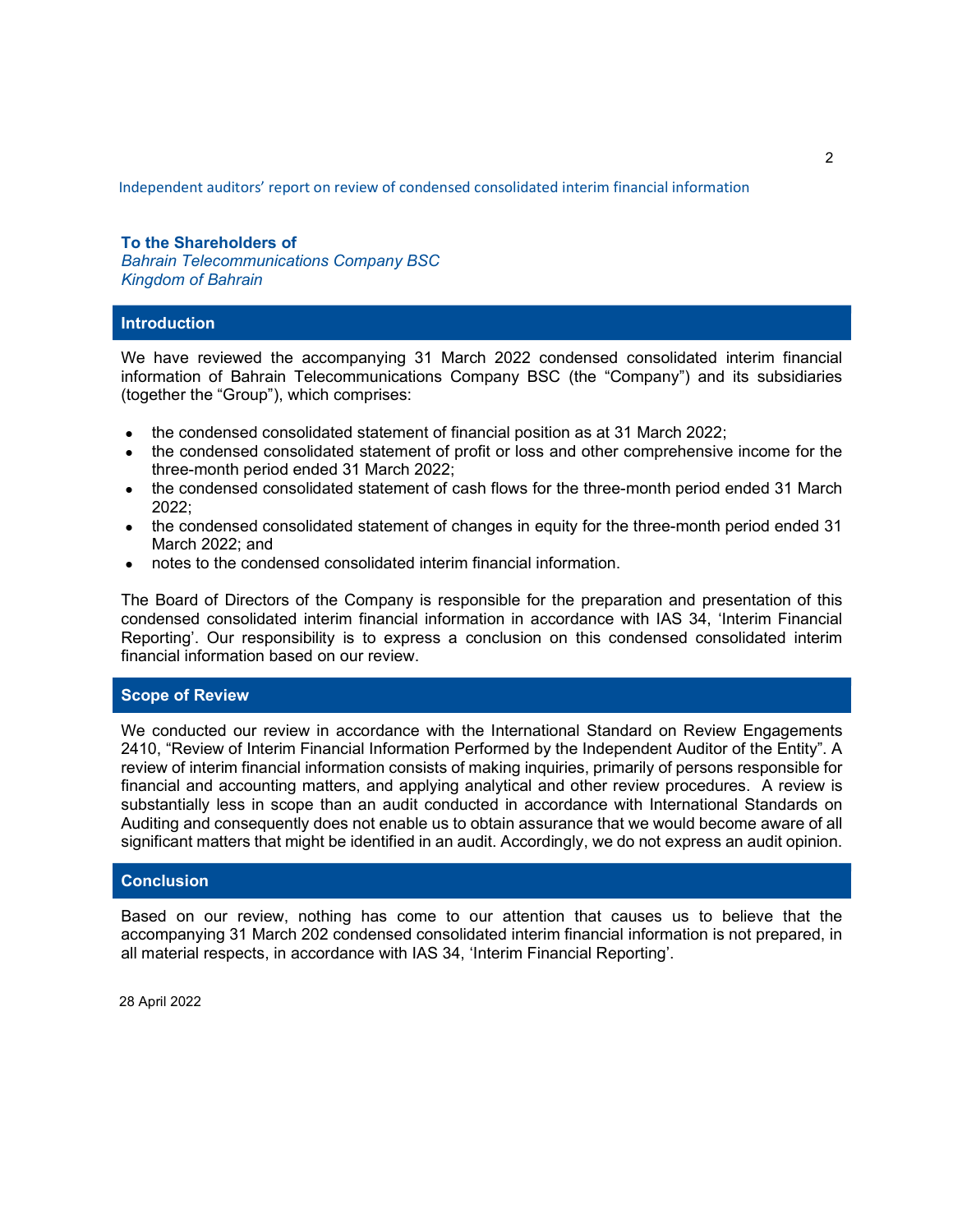## CONDENSED CONSOLIDATED STATEMENT OF FINANCIAL POSITION

as at 31 March 2022 BD'000

|                                                            | Note | 31 March<br>2022<br>(reviewed) | 31 December<br>2021<br>(audited) |
|------------------------------------------------------------|------|--------------------------------|----------------------------------|
| <b>ASSETS</b>                                              |      |                                |                                  |
| <b>Non-current assets</b>                                  |      |                                |                                  |
| Property and equipment                                     |      | 272,884                        | 300,494                          |
| Right-of-use assets                                        |      | 57,569                         | 55,170                           |
| Goodwill                                                   |      | 136,538                        | 137,259                          |
| Other intangible assets                                    |      | 141,123                        | 125,882                          |
| Equity accounted investees                                 |      | 7,013                          | 7,142                            |
| Deferred tax assets                                        |      | 7,671                          | 7,429                            |
| Investments                                                |      | 20,486                         | 23,078                           |
| Other non-current assets                                   |      | 5,699                          | 5,099                            |
| <b>Total non-current assets</b>                            |      | 648,983                        | 661,553                          |
| <b>Current assets</b>                                      |      |                                |                                  |
| Inventories                                                |      | 9,354                          | 8,784                            |
| Trade and other receivables                                |      | 138,817                        | 135,893                          |
| Investments                                                |      | 3,426                          | 3,611                            |
| Cash and bank balances                                     | 3    | 235,403                        | 220,744                          |
| <b>Total current assets</b>                                |      | 387,000                        | 369,032                          |
| <b>Total assets</b>                                        |      | 1,035,983                      | 1,030,585                        |
| <b>LIABILITIES</b>                                         |      |                                |                                  |
| <b>Non-current liabilities</b>                             |      |                                |                                  |
| Trade and other payables                                   |      | 27,280                         | 26,740                           |
| Lease liabilities                                          |      | 47,692                         | 45,527                           |
| Loans and borrowings                                       | 4    | 222,824                        | 223,151                          |
| Deferred tax liabilities                                   |      | 7,315                          | 7,701                            |
| <b>Total non-current liabilities</b>                       |      | 305,111                        | 303,119                          |
| <b>Current liabilities</b>                                 |      |                                |                                  |
| Trade and other payables                                   |      | 205,203                        | 185,015                          |
| Lease liabilities                                          |      | 8,098                          | 8,046                            |
| Loans and borrowings                                       | 4    | 4,339                          | 3,722                            |
| <b>Total current liabilities</b>                           |      | 217,640                        | 196,783                          |
| <b>Total liabilities</b>                                   |      | 522,751                        | 499,902                          |
| <b>Net assets</b>                                          |      | 513,232                        | 530,683                          |
| <b>EQUITY</b>                                              |      |                                |                                  |
| Share capital                                              |      | 166,320                        | 166,320                          |
| <b>Statutory reserve</b>                                   |      | 84,059                         | 83,285                           |
| General reserve                                            |      | 44,001                         | 44,001                           |
| Other reserves                                             |      | (40, 610)                      | (35,668)                         |
| <b>Treasury shares</b>                                     |      | (4,748)                        | (4,578)                          |
| Retained earnings                                          |      | 224,275                        | 236,236                          |
| Total equity attributable to equity holders of the Company |      | 473,297                        | 489,596                          |
| Non-controlling interest                                   |      | 39,935                         | 41,087                           |
| <b>Total equity</b> (Page $6 - 7$ )                        |      | 513,232                        | 530,683                          |

The condensed consolidated interim financial statements were approved by the Board of Directors on 28 April 2022 and signed on its behalf by:

Abdulla bin Khalifa Al Khalifa **Alice Abdulla Fakhri Alice Abdulla Fakhri** Mikkel Vinter Chairman Mikkel Vinter Chairman Chief Executive Chairman

Chief Executive Officer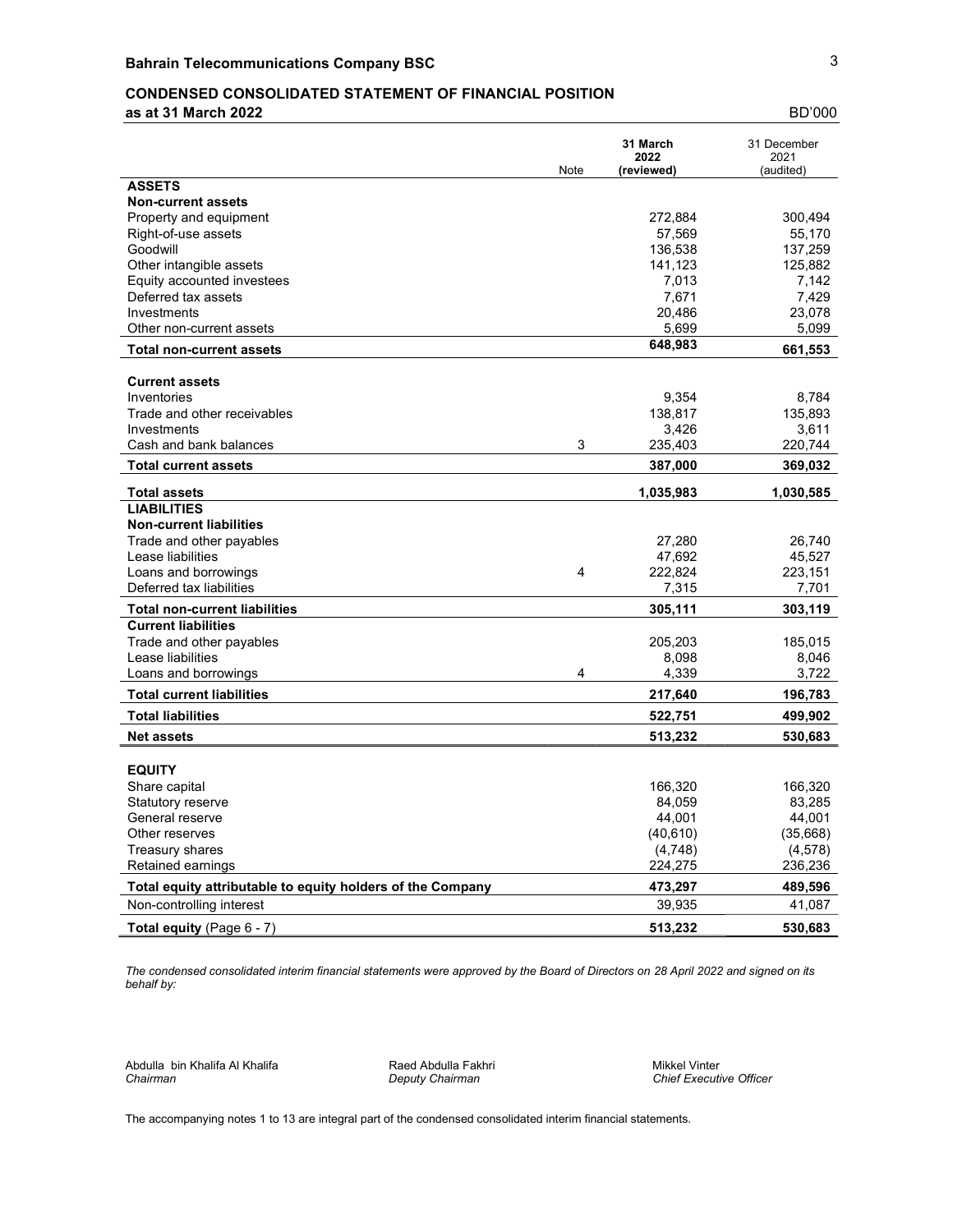## CONDENSED CONSOLIDATED STATEMENT OF PROFIT OR LOSS AND OTHER COMPREHENSIVE INCOME for the three months ended 31 March 2022 **BD'000** BD'000

|                                                               |      | Three months ended |            |  |
|---------------------------------------------------------------|------|--------------------|------------|--|
|                                                               |      | 31 March           |            |  |
|                                                               |      | 2022               | 2021       |  |
|                                                               | Note | (reviewed)         | (reviewed) |  |
| <b>REVENUE</b>                                                | 5    | 98,473             | 99,728     |  |
| <b>EXPENSES</b>                                               |      |                    |            |  |
| Network operating expenses                                    |      | (31, 175)          | (32, 671)  |  |
| Staff costs                                                   |      | (13, 841)          | (12, 804)  |  |
| Depreciation, amortisation and tangible assets impairment     |      | (18, 516)          | (18, 319)  |  |
| Impairment loss on trade receivables and contract assets      |      | (748)              | (620)      |  |
| Other operating expenses                                      |      | (12,077)           | (9,870)    |  |
| <b>Total expenses</b>                                         |      | (76, 357)          | (74, 284)  |  |
| <b>Results from operating activities</b>                      |      | 22,116             | 25,444     |  |
| Finance and related income                                    |      | 1,087              | 1,075      |  |
| Finance and related expense                                   |      | (3, 148)           | (2,892)    |  |
| Other income (net)                                            |      | 2,549              | 308        |  |
| Share of loss from equity accounted investees (net)           |      | (128)              | (164)      |  |
| <b>Profit before taxation</b>                                 |      | 22,476             | 23,771     |  |
| Income tax expense                                            |      | (2,040)            | (1,619)    |  |
| Profit for the period                                         |      | 20,436             | 22,152     |  |
| Other comprehensive income:                                   |      |                    |            |  |
| Items that are or may be reclassified to profit or loss:      |      |                    |            |  |
| Foreign currency translation differences - foreign operations |      | (2, 412)           | 498        |  |
| Investment fair value changes (debt securities)               |      | (74)               | 42         |  |
|                                                               |      | (2, 486)           | 540        |  |
| Items that will never be reclassified to profit or loss:      |      |                    |            |  |
| Investment fair value changes (equity securities)             |      | (2,529)            | 9,608      |  |
|                                                               |      | (2, 529)           | 9,608      |  |
| Total other comprehensive income, net of tax                  |      | (5,015)            | 10,148     |  |
| Total comprehensive income for the period                     |      | 15,421             | 32,300     |  |
| Profit for the period attributable to:                        |      |                    |            |  |
| Equity holders of the Company                                 |      | 17,903             | 19,721     |  |
| Non-controlling interest                                      |      | 2,533              | 2,431      |  |
|                                                               |      | 20,436             | 22,152     |  |
| Total comprehensive income for the period attributable to:    |      |                    |            |  |
| Equity holders of the Company                                 |      | 12,888             | 29,869     |  |
| Non-controlling interest                                      |      | 2,533              | 2,431      |  |
|                                                               |      | 15,421             | 32,300     |  |
|                                                               | 6    | 10.8               |            |  |
| Basic and diluted earnings per share (Fils)                   |      |                    | 11.9       |  |

The condensed consolidated interim financial statements were approved by the Board of Directors on 28 April 2022 and signed on its behalf by:

Abdulla bin Khalifa Al Khalifa **Alice Abdulla Fakhri Abdulla Fakhri** Mikkel Vinter Chairman Mikkel Vinter Chairman

Chief Executive Officer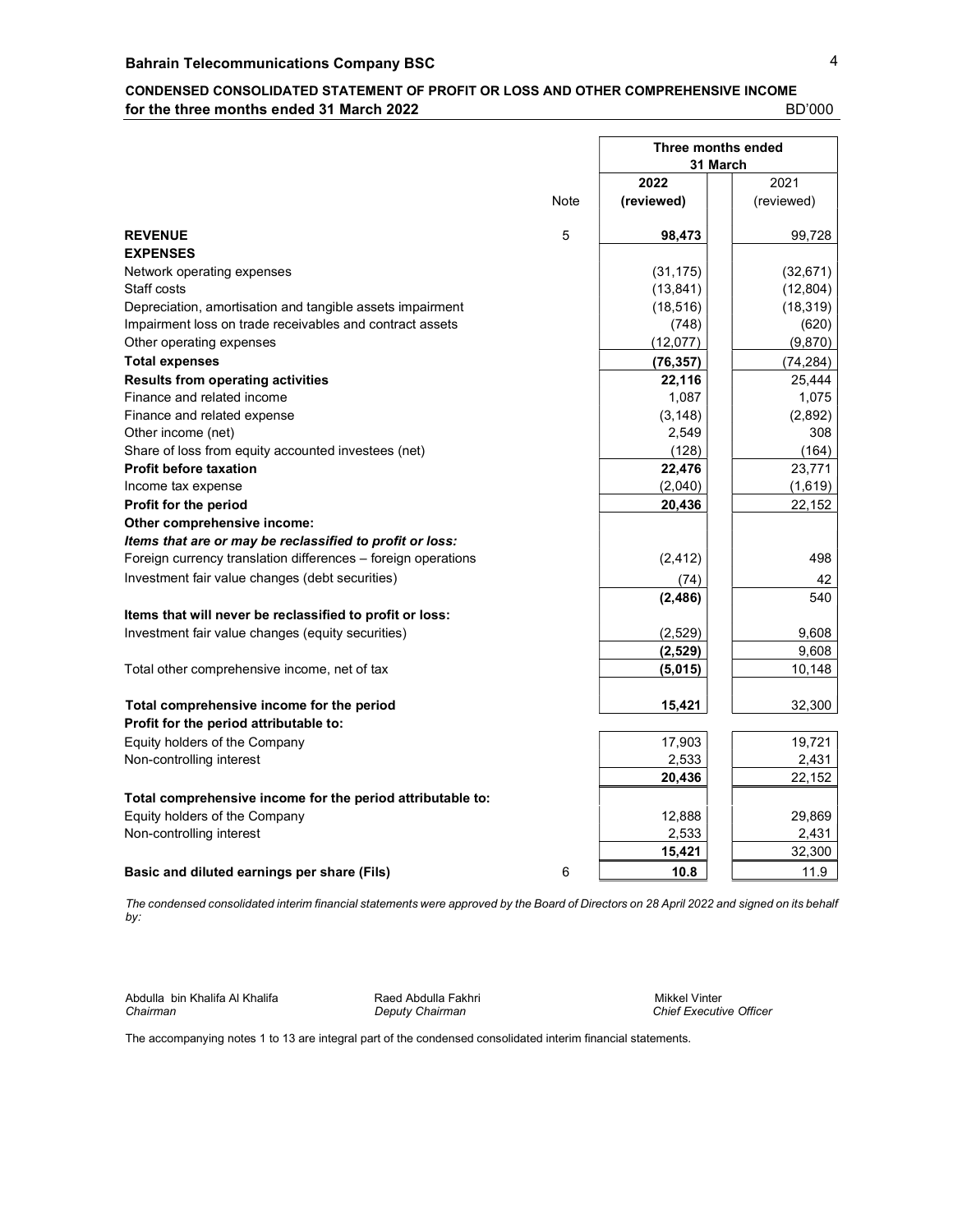## CONDENSED CONSOLIDATED STATEMENT OF CASH FLOWS for the three months ended 31 March 2022 **BD'000** BD'000

|                                                                     | <b>Note</b> | Three months ended |            |  |
|---------------------------------------------------------------------|-------------|--------------------|------------|--|
|                                                                     |             | 31 March           |            |  |
|                                                                     |             | 2022               | 2021       |  |
|                                                                     |             | (reviewed)         | (reviewed) |  |
| <b>OPERATING ACTIVITIES</b>                                         |             |                    |            |  |
| Profit for the period                                               |             | 20,436             | 22,152     |  |
| <b>Adjustment for:</b>                                              |             |                    |            |  |
| Non-operating items, including tax                                  |             | 1,552              | 3,128      |  |
| Share of loss from equity accounted investees                       |             | 128                | 164        |  |
| Depreciation, amortisation and tangible assets impairment           |             | 18,516             | 18,319     |  |
| Impairment loss on trade receivables and contract assets            |             | 748                | 620        |  |
|                                                                     |             | 41,380             | 44,383     |  |
| Working capital changes:                                            |             |                    |            |  |
| Decrease / (increase) in trade and other receivables                |             | 694                | (6, 434)   |  |
| Increase in inventories                                             |             | (602)              | (951)      |  |
| Decrease in trade and other payables                                |             | (6, 945)           | (4, 877)   |  |
| Cash generated from operating activities                            |             | 34,527             | 32,121     |  |
| Taxes paid                                                          |             | (2,200)            | (1,710)    |  |
| Payment to charities                                                |             | (183)              | (75)       |  |
| Net cash from operating activities                                  |             | 32,144             | 30,336     |  |
| <b>INVESTING ACTIVITIES</b>                                         |             |                    |            |  |
| Acquisition of property, equipment and intangibles, net of disposal |             | (14, 925)          | (16, 847)  |  |
| Net cash from sale / (purchase) of investments                      |             | 11,214             | (23, 419)  |  |
| Interest and investment income received                             |             | 2,239              | 1,859      |  |
| Net cash used in investing activities                               |             | (1, 472)           | (38, 407)  |  |
| <b>FINANCING ACTIVITIES</b>                                         |             |                    |            |  |
| Dividend paid                                                       |             | (5, 343)           | (1)        |  |
| Payment of lease liabilities                                        |             | (3,008)            | (2, 245)   |  |
| Interest paid                                                       |             | (2, 110)           | (1,737)    |  |
| Borrowings drawn, net                                               |             | 258                | 3,263      |  |
| Acquisition of share-based payment treasury shares                  |             | ۰                  | (165)      |  |
| Market making share transactions, net                               |             | (170)              | (1,051)    |  |
| Net cash used in financing activities                               |             | (10, 373)          | (1,936)    |  |
| Increase / (decrease) in cash and cash equivalents during the       |             |                    |            |  |
| period                                                              |             | 20,299             | (10,007)   |  |
| Cash and cash equivalents at 1 January                              |             | 138,727            | 143,457    |  |
| Cash and cash equivalents at 31 March                               | 3           | 159,026            | 133,450    |  |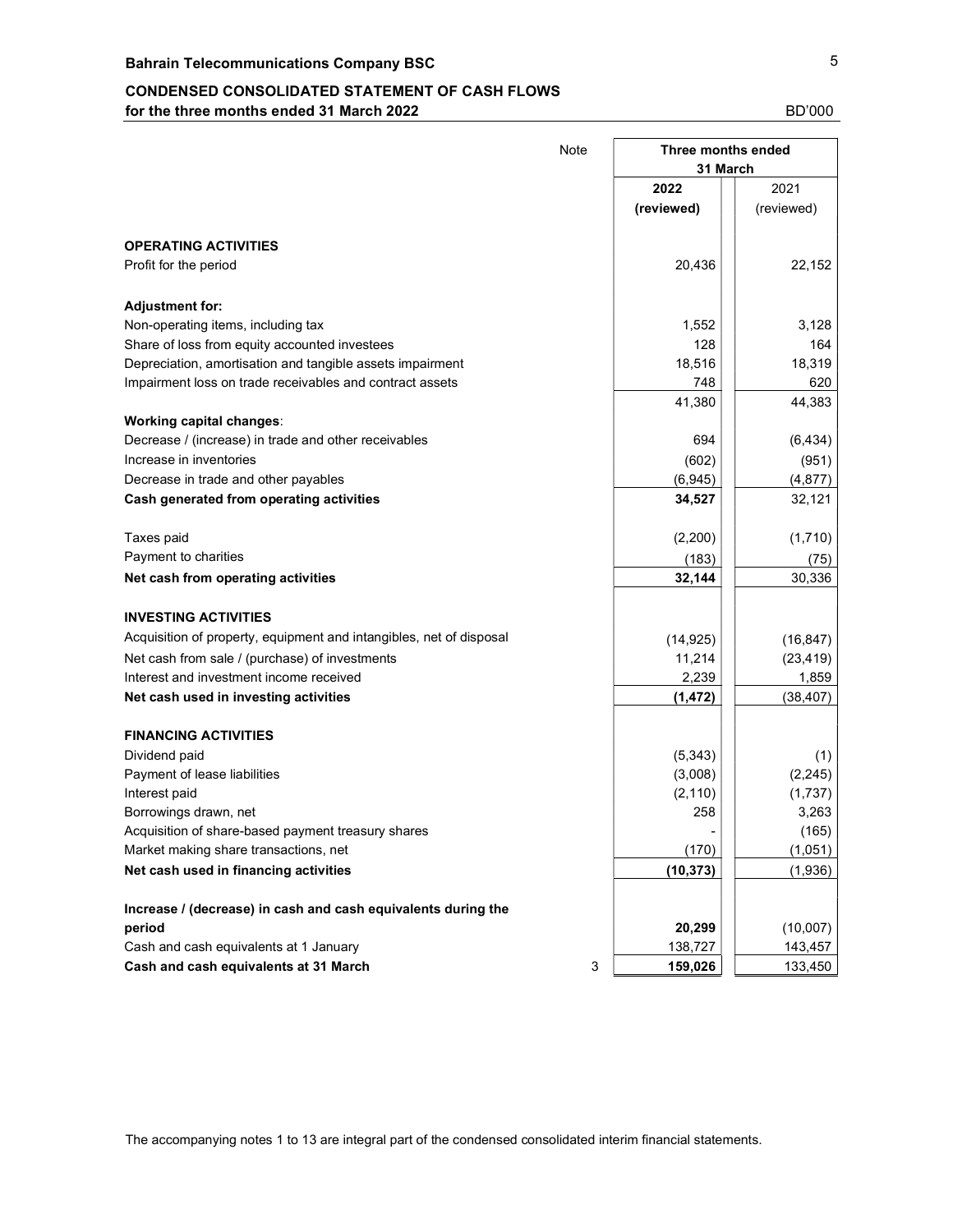## CONDENSED CONSOLIDATED STATEMENT OF CHANGES IN EQUITY for the three months ended 31 March 2022 BD'000

|                                                                                                         |                        | Equity attributable to equity holders of the Company |                    |                                               |                                     |                                          |                                   |                                                  |                             |                     |                                 |                        |
|---------------------------------------------------------------------------------------------------------|------------------------|------------------------------------------------------|--------------------|-----------------------------------------------|-------------------------------------|------------------------------------------|-----------------------------------|--------------------------------------------------|-----------------------------|---------------------|---------------------------------|------------------------|
|                                                                                                         |                        |                                                      |                    |                                               | <b>Other Reserves</b>               |                                          |                                   | <b>Treasury shares</b>                           |                             |                     |                                 |                        |
| 2022                                                                                                    | <b>Note</b><br>capital | Share Statutory<br>reserve                           | General<br>reserve | Foreign<br>currency<br>translation<br>reserve | Investment<br>fair value<br>reserve | <b>Share based</b><br>payment<br>reserve | <b>Market</b><br>making<br>shares | <b>Share based</b><br>payment<br>treasury shares | <b>Retained</b><br>earnings | <b>Total</b>        | Non-<br>controlling<br>interest | <b>Total</b><br>equity |
| At 1 January 2022                                                                                       | 166,320                | 83,285                                               | 44,001             | (14, 873)                                     | (21, 328)                           | 533                                      | (3,697)                           | (881)                                            | 236,236                     | 489,596             | 41,087                          | 530,683                |
| Profit for the period                                                                                   |                        |                                                      |                    |                                               |                                     |                                          |                                   |                                                  | 17,903                      | 17,903              | 2,533                           | 20,436                 |
| Other comprehensive income<br>Foreign currency translation differences<br>Investment fair value changes |                        |                                                      |                    | (2, 412)                                      | (2,603)                             |                                          |                                   |                                                  |                             | (2, 412)<br>(2,603) |                                 | (2, 412)<br>(2,603)    |
| <b>Total other comprehensive</b><br>income                                                              |                        |                                                      |                    | (2, 412)                                      | (2,603)                             |                                          |                                   |                                                  |                             | (5,015)             |                                 | (5,015)                |
| Total comprehensive income for<br>the period                                                            |                        |                                                      |                    | (2, 412)                                      | (2,603)                             |                                          |                                   | $\blacksquare$                                   | 17,903                      | 12,888              | 2,533                           | 15,421                 |
| Transaction with the owners of<br>the Company<br><b>Contributions and distributions</b>                 |                        |                                                      |                    |                                               |                                     |                                          |                                   |                                                  |                             |                     |                                 |                        |
| 10<br>Final dividends declared for 2021                                                                 |                        |                                                      |                    |                                               |                                     |                                          |                                   | $\overline{\phantom{a}}$                         | (27, 443)                   | (27, 443)           | $\blacksquare$                  | (27, 443)              |
| 10<br>Donations approved for 2021                                                                       |                        |                                                      |                    |                                               |                                     |                                          |                                   |                                                  | (1,647)                     | (1,647)             | ٠                               | (1,647)                |
| Purchase of market making shares                                                                        |                        |                                                      |                    |                                               |                                     |                                          | (170)                             |                                                  |                             | (170)               |                                 | (170)                  |
| Equity-settled share-based payment                                                                      |                        |                                                      |                    |                                               |                                     | 73                                       |                                   |                                                  |                             | 73                  |                                 | 73                     |
| Transfer to statutory reserve                                                                           |                        | 774                                                  |                    |                                               |                                     |                                          |                                   |                                                  | (774)                       |                     |                                 |                        |
| Dividends to non - controlling interest                                                                 |                        | $\overline{\phantom{a}}$                             |                    | $\blacksquare$                                |                                     |                                          |                                   |                                                  |                             |                     | (3,685)                         | (3,685)                |
| <b>Total contributions and</b><br>distributions                                                         |                        | 774                                                  |                    |                                               |                                     | 73                                       | (170)                             | $\overline{\phantom{a}}$                         | (29, 864)                   | (29, 187)           | (3,685)                         | (32, 872)              |
| At 31 March 2022 (reviewed)                                                                             | 166,320                | 84,059                                               | 44,001             | (17, 285)                                     | (23, 931)                           | 606                                      | (3, 867)                          | (881)                                            | 224,275                     | 473,297             | 39,935                          | 513,232                |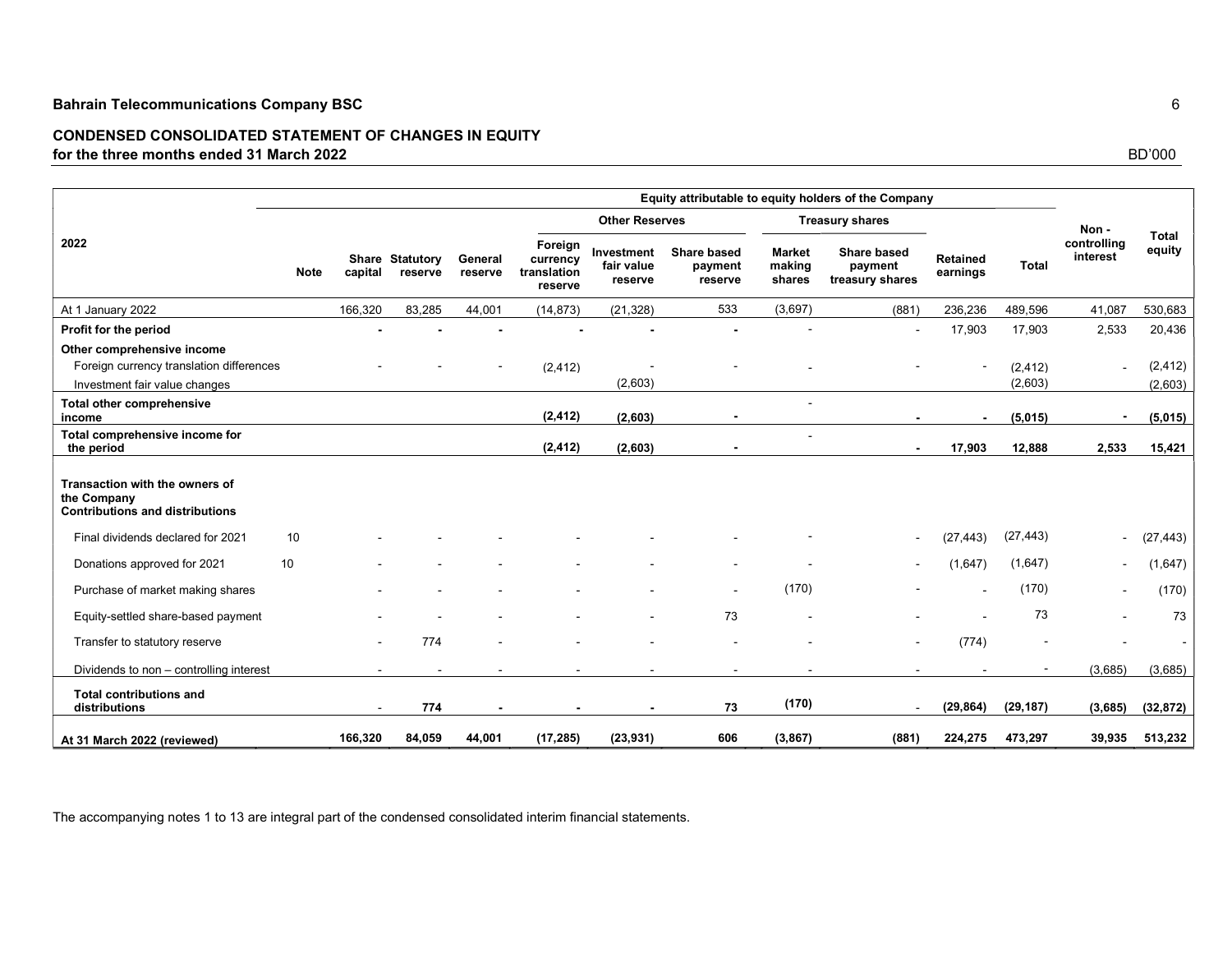## CONDENSED CONSOLIDATED STATEMENT OF CHANGES IN EQUITY for the three months ended 31 March 2022 BD'000

|                                                                                  |      |                  |                      |                    |                                               |                                     |                                   |                            | Equity attributable to equity holders of the Company |                      |           |                         |                 |
|----------------------------------------------------------------------------------|------|------------------|----------------------|--------------------|-----------------------------------------------|-------------------------------------|-----------------------------------|----------------------------|------------------------------------------------------|----------------------|-----------|-------------------------|-----------------|
|                                                                                  |      |                  |                      |                    |                                               | <b>Other Reserves</b>               |                                   |                            | Treasury shares                                      |                      |           | Non-                    |                 |
| 2021                                                                             | Note | Share<br>capital | Statutory<br>reserve | General<br>reserve | Foreign<br>currency<br>translation<br>reserve | Investment<br>fair value<br>reserve | Share based<br>payment<br>reserve | Market<br>making<br>shares | Share based<br>payment<br>treasury shares            | Retained<br>earnings | Total     | controlling<br>interest | Total<br>equity |
| At 1 January 2021                                                                |      | 166,320          | 83.285               | 44,000             | (13, 228)                                     | (28, 807)                           | $\sim$                            | (2,076)                    | (716)                                                | 224,390              | 473,168   | 38,914                  | 512,082         |
| Profit for the period                                                            |      |                  |                      |                    |                                               |                                     |                                   |                            | $\blacksquare$                                       | 19,721               | 19,721    | 2,431                   | 22,152          |
| Other comprehensive income                                                       |      |                  |                      |                    |                                               |                                     |                                   |                            |                                                      |                      |           |                         |                 |
| Foreign currency translation<br>differences                                      |      |                  |                      |                    | 498                                           |                                     |                                   |                            |                                                      |                      | 498       |                         | 498             |
| Investment fair value changes                                                    |      |                  |                      |                    |                                               | 9,650                               |                                   |                            |                                                      |                      | 9,650     |                         | 9,650           |
| Total other comprehensive income                                                 |      |                  |                      |                    | 498                                           | 9,650                               | $\blacksquare$                    |                            |                                                      | $\sim$               | 10,148    |                         | 10,148          |
| Total comprehensive income for the<br>period                                     |      |                  |                      |                    | 498                                           | 9,650                               |                                   |                            | $\sim$                                               | 19,721               | 29,869    | 2,431                   | 32,300          |
| Transaction with the owners of the<br>Company<br>Contributions and distributions |      |                  |                      |                    |                                               |                                     |                                   |                            |                                                      |                      |           |                         |                 |
| Final dividends declared for 2020                                                |      |                  |                      |                    |                                               |                                     |                                   |                            | $\sim$                                               | (27, 308)            | (27, 308) |                         | (27, 308)       |
| Donations approved for 2020                                                      |      |                  |                      |                    |                                               |                                     |                                   |                            |                                                      | (4, 392)             | (4, 392)  |                         | (4, 392)        |
| Purchase of market making shares                                                 |      |                  |                      |                    |                                               |                                     |                                   | (1,051)                    |                                                      |                      | (1,051)   |                         | (1,051)         |
| Acquisition of treasury shares                                                   |      |                  |                      |                    |                                               |                                     |                                   |                            | (165)                                                |                      | (165)     |                         | (165)           |
| Equity-settled share-based payment                                               |      |                  |                      |                    |                                               |                                     | 212                               |                            |                                                      |                      | 212       |                         | 212             |
| Total contributions and distributions                                            |      |                  |                      |                    |                                               |                                     | 212                               | (1,051)                    | (165)                                                | (31,700)             | (32, 704) |                         | (32, 704)       |
| At 31 March 2021 (reviewed)                                                      |      | 166,320          | 83,285               | 44,000             | (12, 730)                                     | (19, 157)                           | 212                               | (3, 127)                   | (881)                                                | 212,411              | 470,333   | 41,345                  | 511,678         |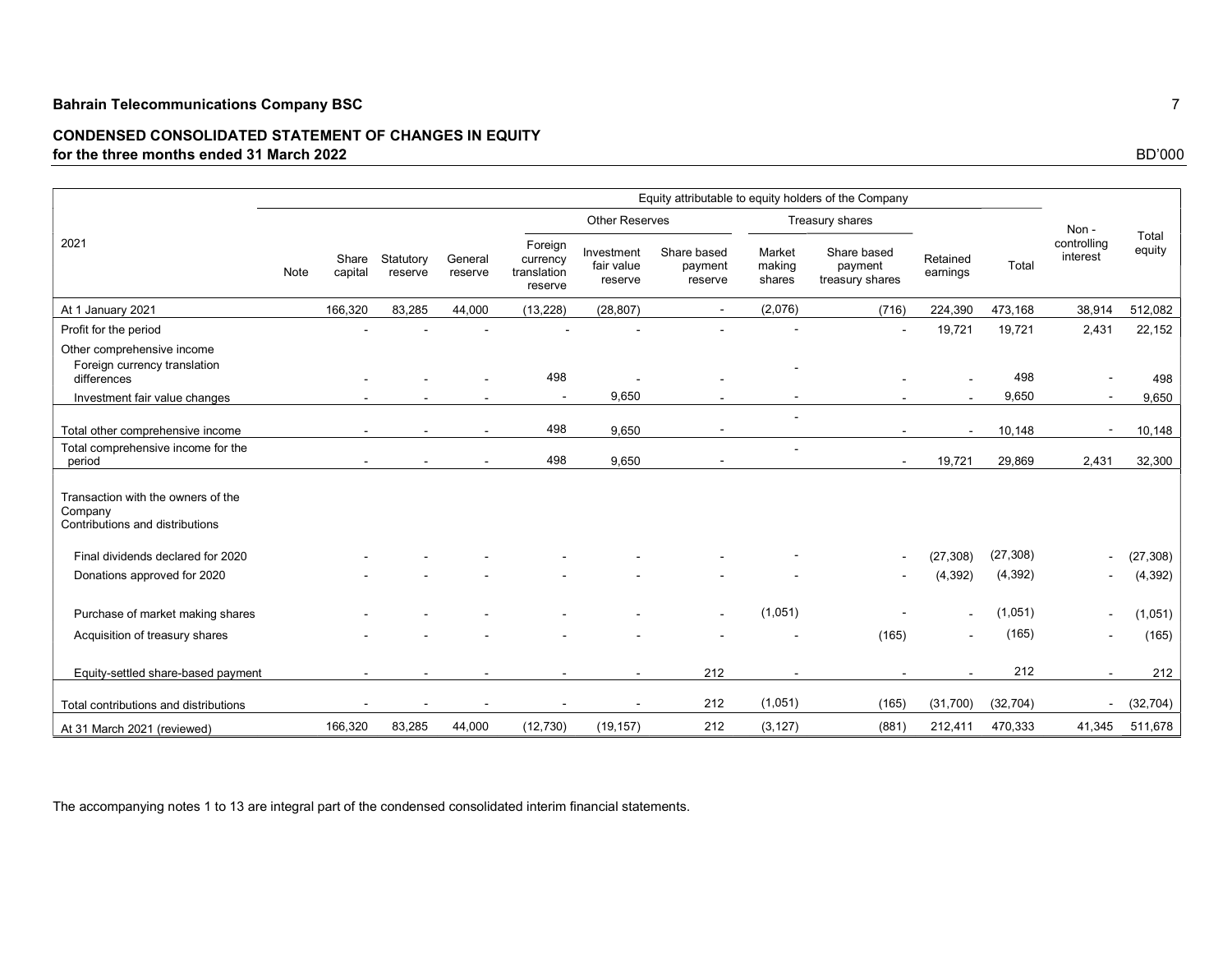#### 1 REPORTING ENTITY

Bahrain Telecommunications Company BSC (the "Company") is a Bahraini incorporated company listed on the Bahrain Bourse. The condensed consolidated interim financial statements as at and for the three months period ended 31 March 2022 comprise the condensed consolidated interim financial statements of the Company and its subsidiaries (collectively the "Group") and the Group's interests in an equity accounted investees. The Group is principally engaged in the provision of public telecommunications and associated products and services.

## 2 BASIS OF PREPARATION

#### a) Statement of compliance

The condensed consolidated interim financial statements have been prepared in accordance with International Accounting Standard 34 - 'Interim Financial Reporting'. These do not include all the information required for a complete set of IFRS financial statements and should be read in conjunction with the consolidated financial statements of the Group for the year ended 31 December 2021. However, selected explanatory notes are included to explain events and transactions that are significant to an understanding of the changes in Group's financial position and performance since the last annual consolidated financial statements as at and for the year ended 31 December 2021.

The condensed consolidated interim financial statements are reviewed, not audited.

#### b) Significant accounting policies

The accounting policies and risk management framework applied by the Group in the preparation of the condensed consolidated interim financial statements are consistent with those applied in the preparation of the last audited consolidated financial statements as at and for the year ended 311December 2021, except for the adoption of relevant new IFRSs, amendments and interpretations issued by IASB that are effective for annual periods beginning on or after 1 January 2022. The impact of adoption of these new standards / amendments did not have a significant impact on the condensed consolidated interim financial statements.

## c) Seasonality

Due to the effect of seasonal variations, the results reported in the condensed consolidated interim financial statements may not represent a proportionate share of the overall annual result.

#### d) Judgements and estimates

In preparing these condensed consolidated interim financial statements, management make judgements, estimates and assumptions that affect the application of accounting policies and reported amounts of assets and liabilities, income and expense. Actual results may differ from these estimates. The significant judgements made by the management in applying the Group's accounting policies and the key sources of estimation uncertainty were the same as those applied to the Group's audited consolidated financial statements as at and for the year ended 31 December 2021 except for the effects of those identified in Note 11.

### 3 CASH AND BANK BALANCES

Cash and bank balances include BD 76,377 (Dec 2021: BD 82,017) of short-term bank deposits with maturities exceeding three months, restricted cash and unclaimed dividends. These have been excluded from cash and cash equivalent in the condensed consolidated statement of cash flows.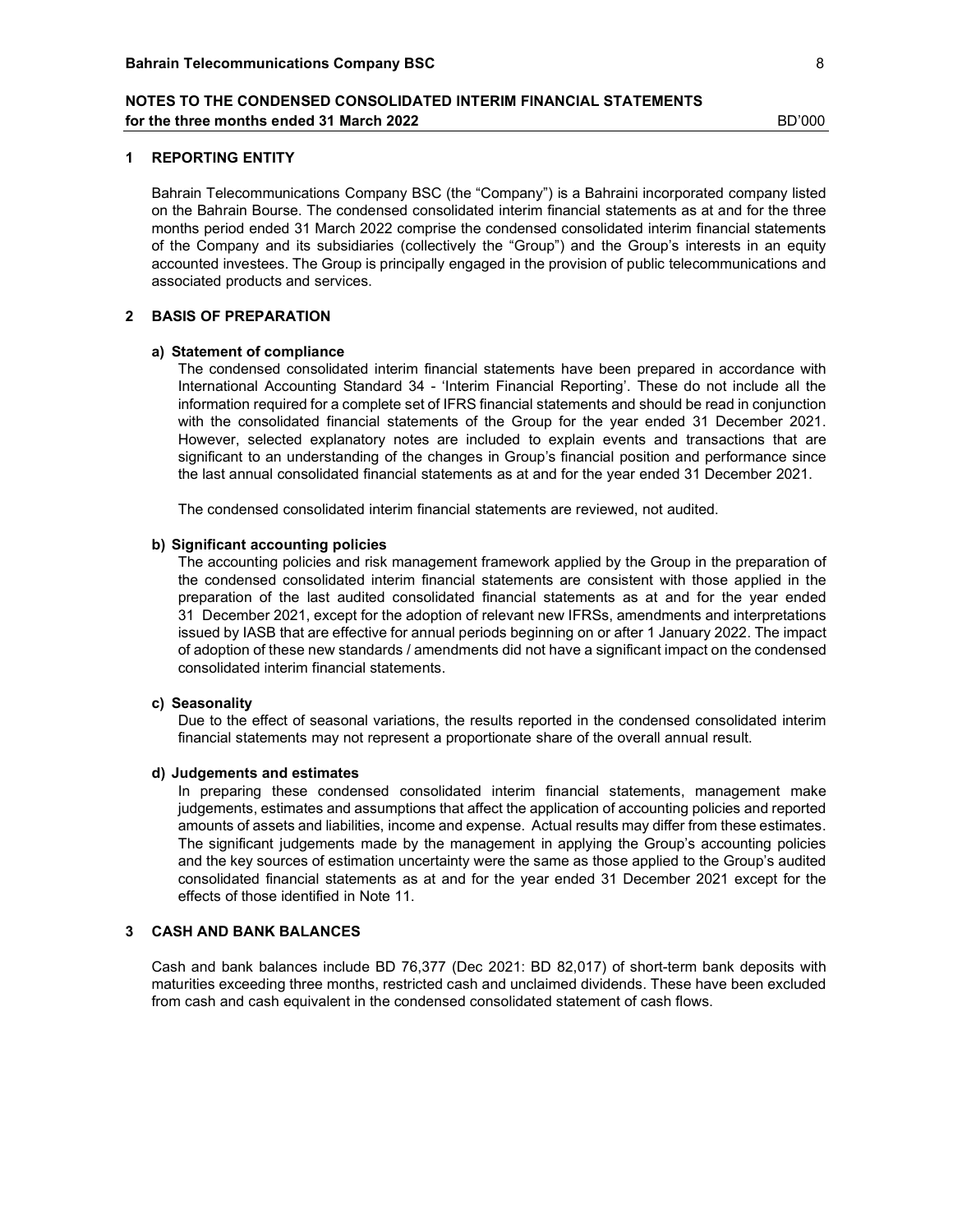#### 4 LOANS AND BORROWINGS

Terms financing and overdraft facilities from banks include:

- (i) Long term loan facility with a total available amount of BD 58.5 million (2021: BD 58.5 million) has been utilised by a Group company to fund the company's working capital and license fees. The facility bears an interest rate of PLR – 3.35% per annum and was due to be settled by 2023. During 2021, the terms of this loan were renegotiated and accordingly it was extended for 10 years with a three year grace period. As at 31 March 2022, a total amount of BD 24.4 million (2021: BD 24.4 million) is outstanding against this facility out of which BD nil (2021: BD nil) is classified under current liabilities being due within the next 12 months;
- (ii) Long term loan facility with a total available amount of BD 8.0 million (2021: BD 8.0 million) has been obtained by a Group company to fund the company's infrastructure and network requirements. The facility bears an interest rate of PLR – 2.2% per annum and was due to be settled by 2025. During 2021, the terms of this loan were renegotiated and accordingly it was extended for 10 years with a three-year grace period. As at 31 March 2022, a total amount of BD 6.8 million (2021: BD 6.8 million) is outstanding against this facility out of which BD nil (2021: BD nil) is classified under current liabilities being due within the next 12 months;
- (iii) Long term loan facility with a total available amount of BD 12.8 million (2021: BD 12.8 million) has been obtained by a Group company to fund the company's license fees. The facility bears an interest rate of PLR – 2.125% per annum and was due to be settled by 2024. During 2021, the terms of this loan were renegotiated and accordingly it was extended for 10 years with a three-year grace period. As at 31 March 2022, a total amount of BD 12.7 million (2021: BD 12.7 million) is outstanding against this facility of which BD nil (2021: BD nil) is classified under current liabilities being due within the next 12 months;
- (iv) Long term loan facility with a total available amount of BD 8.0 million (2021: BD 8.0 million) has been obtained by a Group company to fund the company's share in a joint venture. The facility bears an interest rate of PLR - 1.75% per annum and was due to be settled by 2024. During 2021, the terms of this loan were renegotiated and accordingly it was extended for 10 years with a three-year grace period. As at 31 March 2022, a total amount of BD 8.0 million (2021: BD 8.0 million) is outstanding against this facility of which BD nil (2021: BD nil) is classified under current liabilities being due within the next 12 months;
- (v) Long term loan facility with a total available amount of BD 3.0 million (2021: BD 3.0 million) has been obtained by a Group company in 2021 to finance the deferred capital payments. The facility bears an interest rate of 3 months LIBOR + 4.75% per annum and is due to be settled by May 2024. As at 31 March 2022, a total amount of BD 2.6 million (2021: BD 2.9 million) is outstanding against this facility of which BD 1.2 million (2021: BD 1.2 million) is classified under current liabilities being due within the next 12 months.
- (vi) The import loan facility with a total available amount of BD 4.5 million (2021: BD 4.5 million) is obtained by a Group company to support its capital expenditure requirements. The interest rates on this facility is at the rate of 3 months LIBOR + 4.75% p.a. and is due to be settled within 365 days for the amounts drawn down. The amount drawn at the balance sheet date amounted to BD 3.1 million (2021: BD 2.5 million) and is classified under current liabilities.
- (vii) Long term loan facility with a total available amount of BD 169.7 million (2021: 169.7 million), of which BD 169.7 million is outstanding as of 31 March 2022 (2021: BD 169.7 million) was obtained by the Company to fund its bond repayment in May 2020. The facility bears an interest rate of Libor + 1.80% per annum and is due to be settled by one bullet payment in 2025.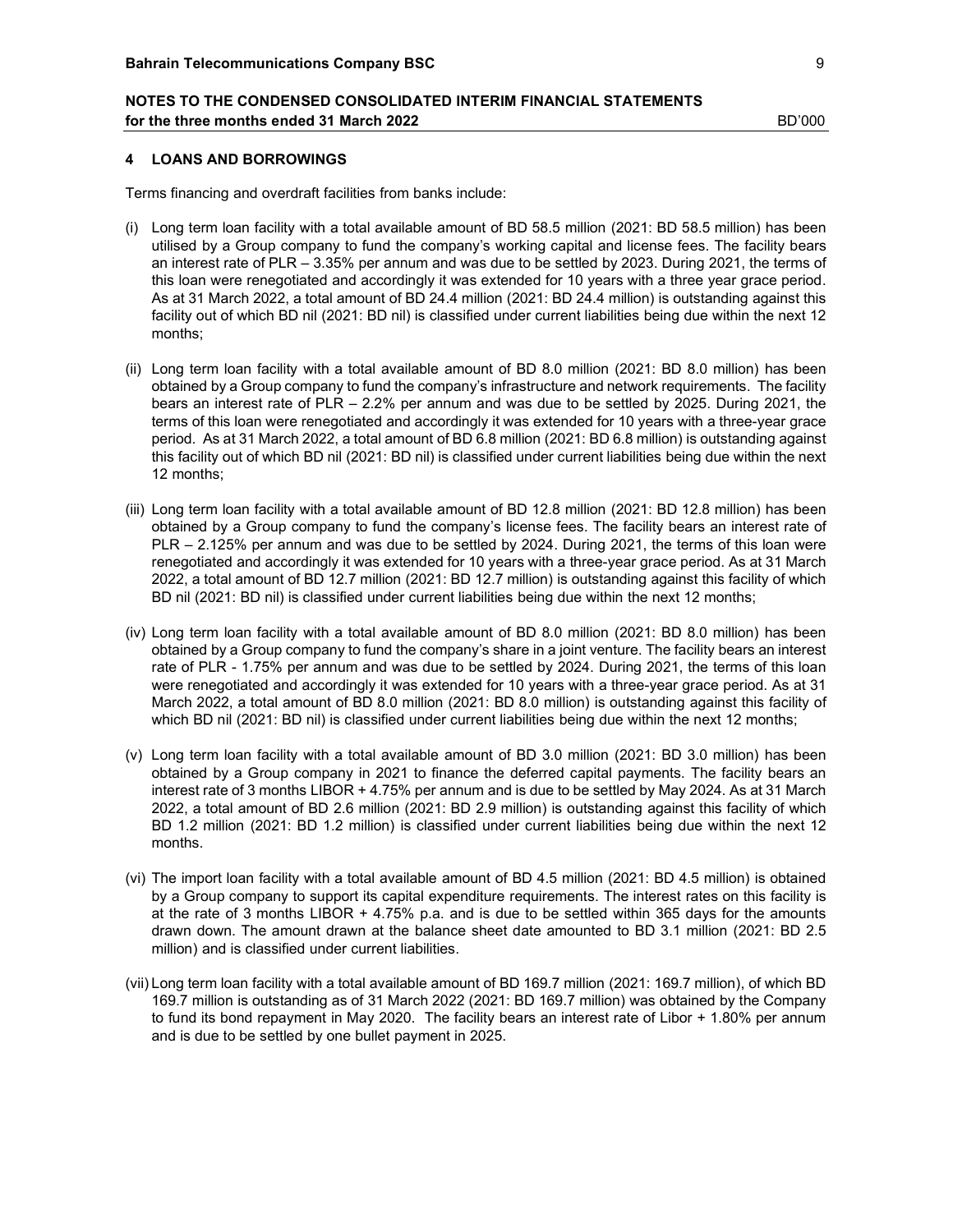### 5 REVENUE

## a) Disaggregation of revenue

| Revenue by major products             |            | Three months ended |  |  |  |  |
|---------------------------------------|------------|--------------------|--|--|--|--|
|                                       | 31 March   |                    |  |  |  |  |
|                                       | 2022       | 2021               |  |  |  |  |
|                                       | (reviewed) | (reviewed)         |  |  |  |  |
| Mobile telecommunication services     | 46,694     | 46,192             |  |  |  |  |
| Data communication circuits           | 16,170     | 17,975             |  |  |  |  |
| Fixed broadband                       | 19,228     | 19,323             |  |  |  |  |
| Fixed line telecommunication services | 5,093      | 5,605              |  |  |  |  |
| Wholesale services                    | 5,951      | 4,877              |  |  |  |  |
| <b>Others</b>                         | 5,337      | 5,756              |  |  |  |  |
|                                       | 98.473     | 99.728             |  |  |  |  |

| Revenue by timing of recognition                                                                                         | Three months ended<br>31 March |                    |
|--------------------------------------------------------------------------------------------------------------------------|--------------------------------|--------------------|
|                                                                                                                          | 2022<br>(reviewed)             | 2021<br>(reviewed) |
| Products transferred at a point in time (Equipment revenue)<br>Products and services transferred over time (Revenue from | 7.485                          | 8,575              |
| provision of services)                                                                                                   | 90,988                         | 91,153             |
|                                                                                                                          | 98,473                         | 99.728             |

For a further break down of total revenue by the Group's key geographical segments, please refer to note 13.

## b) Contract balances

The following table provides information about receivables, contract assets and contract liabilities from contracts with customers.

|                                                                              | 31 March<br>2022<br>(reviewed) | 31 December<br>2021<br>(audited) |
|------------------------------------------------------------------------------|--------------------------------|----------------------------------|
| Receivables and contract assets (included in<br>trade and other receivables) | 107,557                        | 111,848                          |
| <b>Contract liabilities</b>                                                  | 7.031                          | 6,661                            |

The contract assets primarily relate to the Group's rights to consideration for work completed but not billed at the reporting date. The contract assets are transferred to receivables when the rights become unconditional. This usually occurs when the Group issues an invoice to the customer. The contract liabilities primarily relate to the advance consideration received from customers for which revenue is recognised over time as the related performance obligations are fulfilled within 1 year.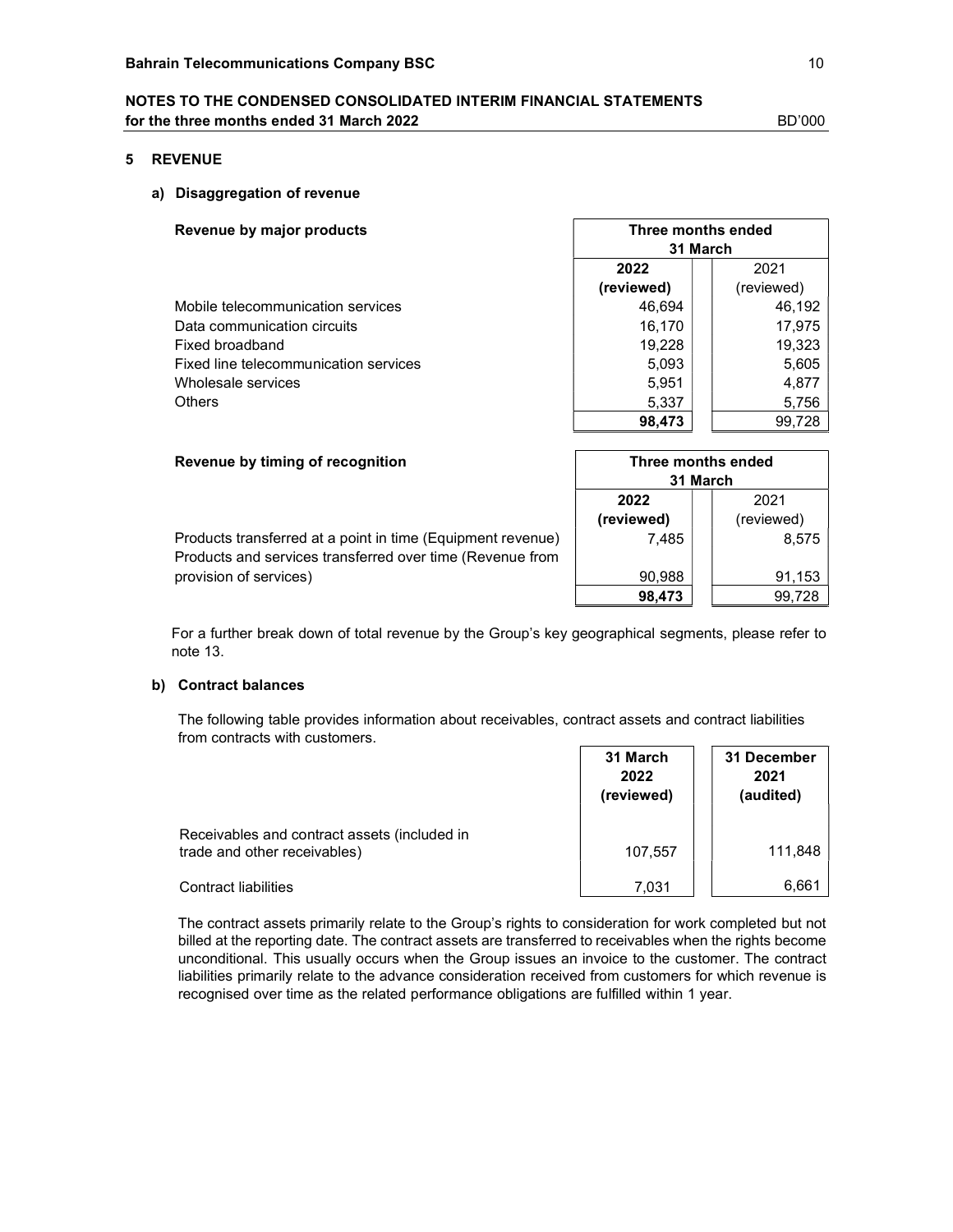#### 6 EARNINGS PER SHARE

|                                                                              | Three months ended<br>31 March |                    |
|------------------------------------------------------------------------------|--------------------------------|--------------------|
|                                                                              | 2022<br>(reviewed)             | 2021<br>(reviewed) |
| Profit for the period attributable to equity holders of the Company          | 17,903                         | 19,721             |
| Weighted average number of shares outstanding during the<br>period (million) | 1,652                          | 1,654              |
| Basic earnings per share (Fils)                                              | 10.8                           | 11.9               |

## 7 COMMITMENTS AND CONTINGENCIES

#### a) Capital Commitments

The Group has capital commitments at 31 March 2022 amounting to BD 21.5 million (31 December 2021: BD 25.9 million).

#### b) Guarantees

- (i) As at 31 March 2022, the Group's banks have issued guarantees, amounting to BD 6.3 million (31 December 2021: BD 8.9 million) and letters of credit amounting to BD 9.3 million (31 December 2021: BD 8.7 million).
- (ii) The Group has furnished a comfort letter for BD 1.9 million (31 December 2021: BD 1.9 million) to Telecommunications Regulatory Commission, Jordan for providing a financial guarantee for the subsidiary companies operating in Jordan.

### c) Staff housing loans

The Company offers loan assistance to its Bahraini employees for the acquisition of residential properties. The loans are funded through a local commercial bank and secured by a guarantee issued by the Company. The policy of providing staff housing loan guarantees was discontinued in 2007. The Company bears 75% (2020: 75%) of the loan interest. At 31 March 2022 the Company had an outstanding guarantee of BD 0.2 million (31 December 2021: BD 0.3 million) towards housing loans to staff.

## d) Other contingencies

In the normal course of business, legal cases are filed by staff and counterparties against the Group and also by the Group against their suppliers/ vendors. The Group's legal department engages with in-house legal counsel and external legal counsel depending on the nature of the cases. A periodic assessment is carried out to determine the likely outcome of these legal cases and is reported to the senior management and the Board of Directors. In addition to this, due to the complexity of operations, the Group also received notification for penalty, deemed breach of relevant telecommunication regulations and other relevant legislations in the given jurisdiction where the Group operates.

As of the year end, the Group is defending these legal cases including penalties. Based on the advice of the Group's legal counsel including external legal counsel, as applicable, sufficient appropriate provisions have been recorded. No further detailed disclosures regarding contingent liabilities arising from any such claims are being made by the Group as the Directors believe that such disclosures may be prejudicial to the Group's legal position.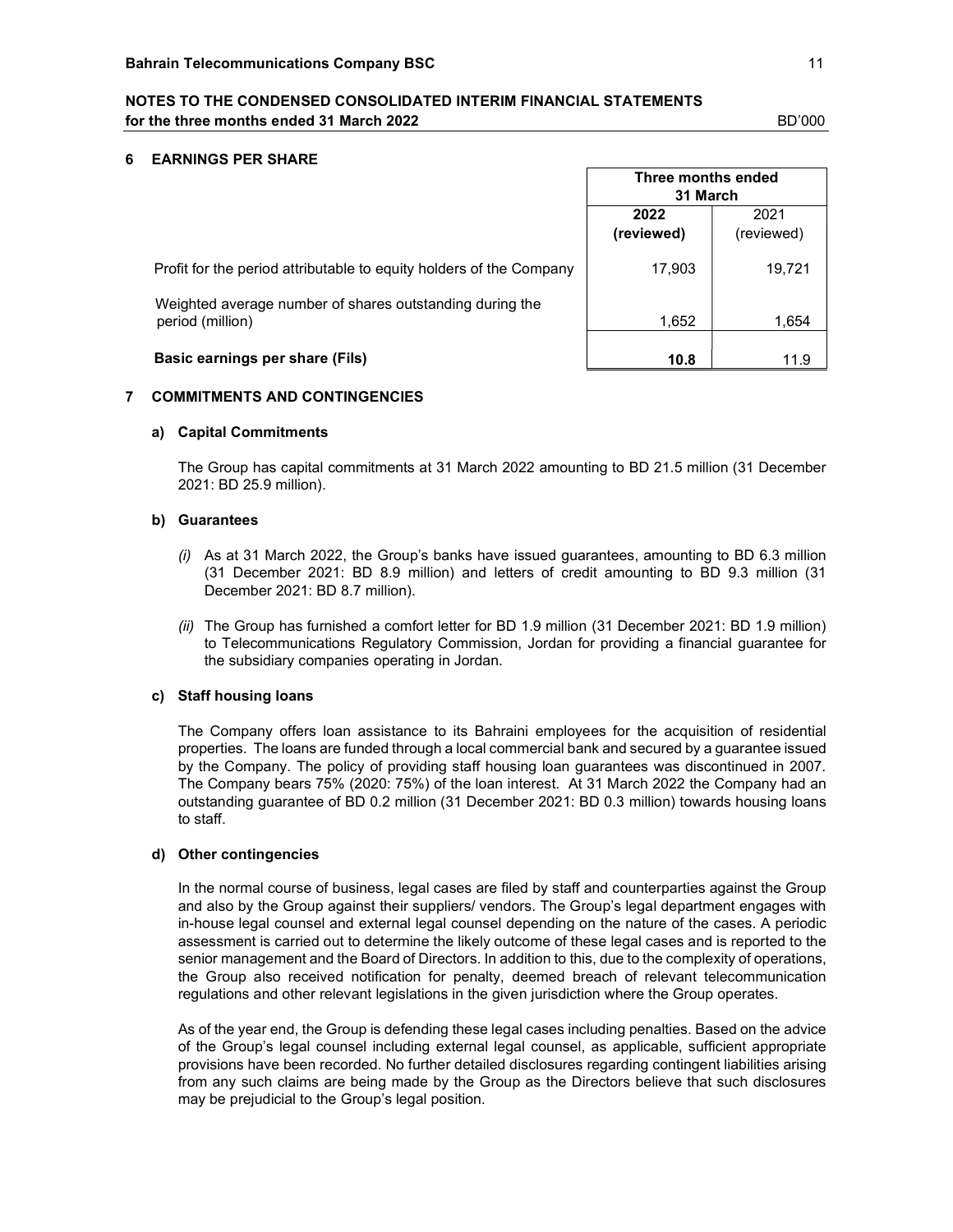## 8 FAIR VALUE

The Group's financial assets and financial liabilities are measured at amortised cost except for certain investments, which are carried at fair value. Fair value is the price that would be received to sell an asset or paid to transfer a liability in an ordinary transaction between market participants and the measurement date.

Underlying the definition of fair value is a presumption that an enterprise is a going concern without any intention or need to liquidate, curtail materially the scale of its operations or undertake a transaction on adverse terms.

#### Fair value hierarchy

The Group measures fair values using the following fair value hierarchy that reflects the significance of the inputs used in making the measures:

- $(i)$  Level 1: Quoted market price (unadjusted) in an active market for an identical instrument.
- (ii) Level 2: Valuation techniques based on observable inputs, either directly (i.e. as prices) or indirectly (i.e. derived from prices). This category includes instruments valued using; quoted market prices in active markets for similar instruments; quoted prices for identical or similar instruments; quoted prices for identical or similar instruments in markets that are considered less than active; or other valuation techniques where all significant inputs are directly or indirectly observable from market data.
- (iii) Level 3: Valuation techniques using significant unobservable inputs. This category includes all instruments where the valuation technique includes inputs not based on observable data and the unobservable inputs have a significant effect on the instrument's valuation. This category includes instruments that are valued based on quoted prices for similar instruments where significant unobservable adjustments or assumptions are required to reflect differences between the instruments.

The table below analyses financial instruments measured as at 31 March 2022, by the level in the fair value hierarchy into which the fair value measurement is categorized:

|                                                                   | Level 1 | Level 2 | Level 3 | ∣Total fair<br>value | Total<br>carrying<br>amount |  |
|-------------------------------------------------------------------|---------|---------|---------|----------------------|-----------------------------|--|
| 31 March 2022                                                     |         |         |         |                      |                             |  |
| Financial assets at fair value through profit and<br>loss (FVTPL) |         |         |         |                      |                             |  |
| Investments – equity securities                                   |         |         | 11      | 11                   |                             |  |
| Financial assets at fair value through OCI (FVOCI)                |         |         |         |                      |                             |  |
| Investments - debt and equity securities                          | 14,556  |         | 4.089   | 18,655               | 18,655                      |  |
|                                                                   |         |         |         |                      |                             |  |

| 31 December 2021                                                  | Level 1 | Level 2 | Level 3 | Total fair<br>value | Total<br>carrying<br>amount |
|-------------------------------------------------------------------|---------|---------|---------|---------------------|-----------------------------|
| Financial assets at fair value through profit and loss<br>(FVTPL) |         |         |         |                     |                             |
| Investments – equity securities                                   |         |         | 11      | 11                  |                             |
| Financial assets at fair value through OCI (FVOCI)                |         |         |         |                     |                             |
| Investments – debt and equity securities                          | 17,160  | 149     | 4.122   | 21,431              | 21,431                      |
|                                                                   |         |         |         |                     |                             |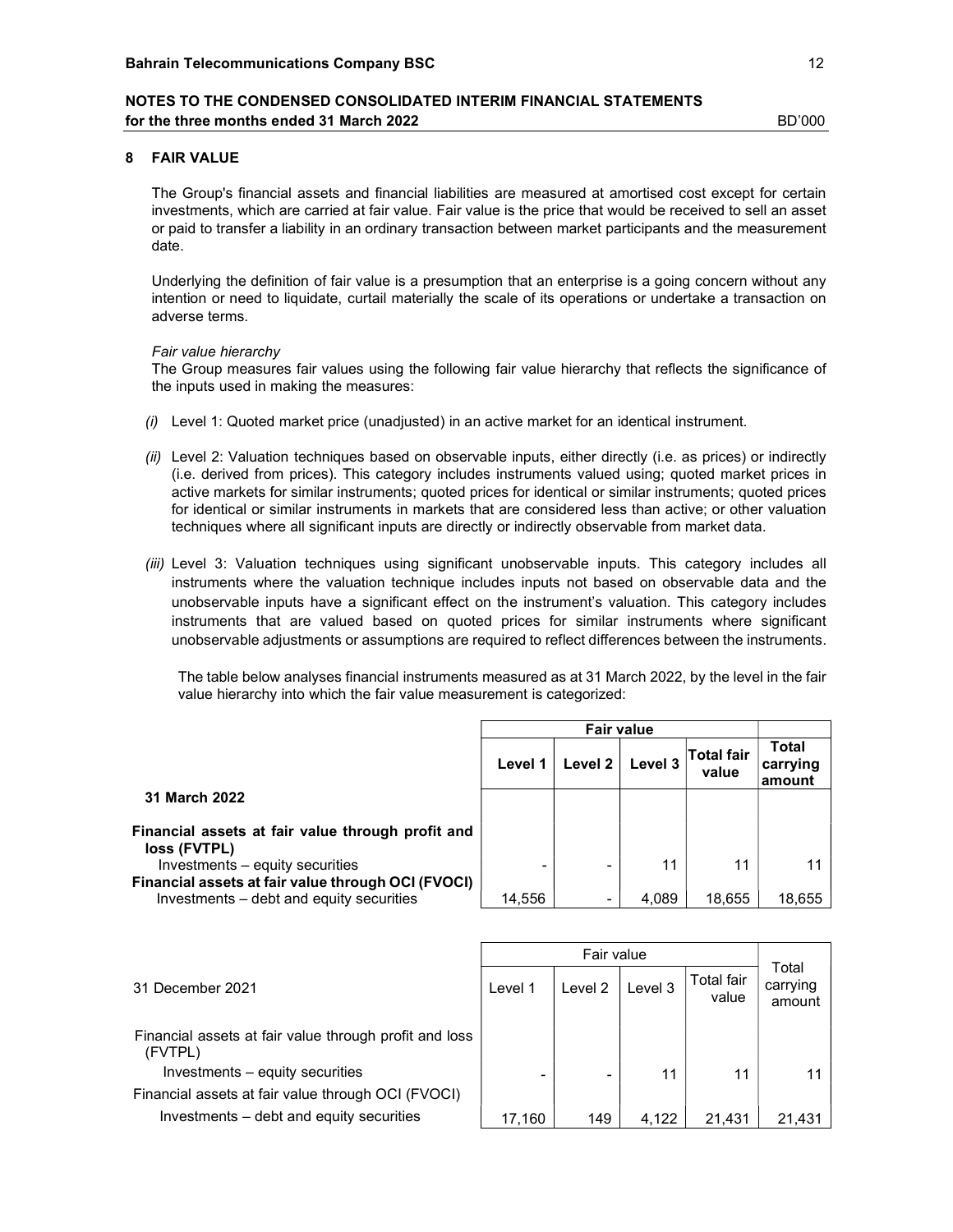#### 8. FAIR VALUE (continued)

The bonds have been fair valued using its quoted prices. Other loans and borrowings are repriced at frequent intervals and hence the carrying value is a reasonable approximation of its fair value. The Group has not disclosed the fair value for financial instruments such as short-term trade and other receivables, trade and other payables and cash and bank balances, because their carrying amounts are a reasonable approximation of fair values.

## 9 RELATED PARTIES

### a) Transactions with related parties

 The Company qualifies as a government related entity under the definitions provided in the Revised IAS 24. The Group provides telecommunication services to various Government and semi government organisation and companies in the Kingdom of Bahrain. The Group also avails various services from Government and semi government organisation and companies in the Kingdom of Bahrain. Such transactions are in the normal course of business and are not considered to be individually significant in terms of size.

#### b) Transactions with key management personnel

 Key management personnel comprise the Board of Directors and key members of management having authority and responsibility for planning, directing and controlling the activities of the Group. During the period, the Group paid the following compensation to the key management personnel.

|                                                          | Three months ended<br>31 March           |     |  |  |  |  |
|----------------------------------------------------------|------------------------------------------|-----|--|--|--|--|
|                                                          | 2022<br>2021<br>(reviewed)<br>(reviewed) |     |  |  |  |  |
| Short-term employee benefits<br>Post-employment benefits | 333<br>8                                 | 286 |  |  |  |  |
| Total key management personnel compensation              | 341                                      | 293 |  |  |  |  |
| Directors remuneration (including sitting fees)          | 161                                      | 128 |  |  |  |  |

#### 10 APPROPRIATIONS

The shareholders of the Company in their meeting held in March 2022 approved a cash dividend of BD 27.44 million and donations of BD 1.65 million in respect of 2021, which were effected during the quarter.

## 11 SIGNIFICANT EVENT - COVID-19 AND OTHER MATERIAL SUBSEQUENT EVENT

#### Significant event - COVID-19

During 2020, an outbreak of the novel Coronavirus (COVID-19) rapidly evolved across the world. As a result, governments, and authorities, including the Government of the Kingdom of Bahrain, have implemented several measures to contain the spread of the virus such as suspension of flights from/to various countries, other travel restrictions and quarantine and have also announced various support measures to counter adverse economic implications. These measures and policies have caused significant disruption in the operation of many companies around the globe. COVID-19 has also brought about significant uncertainties in the global economic environment. The Group operates in a sector which has not been heavily affected by the virus.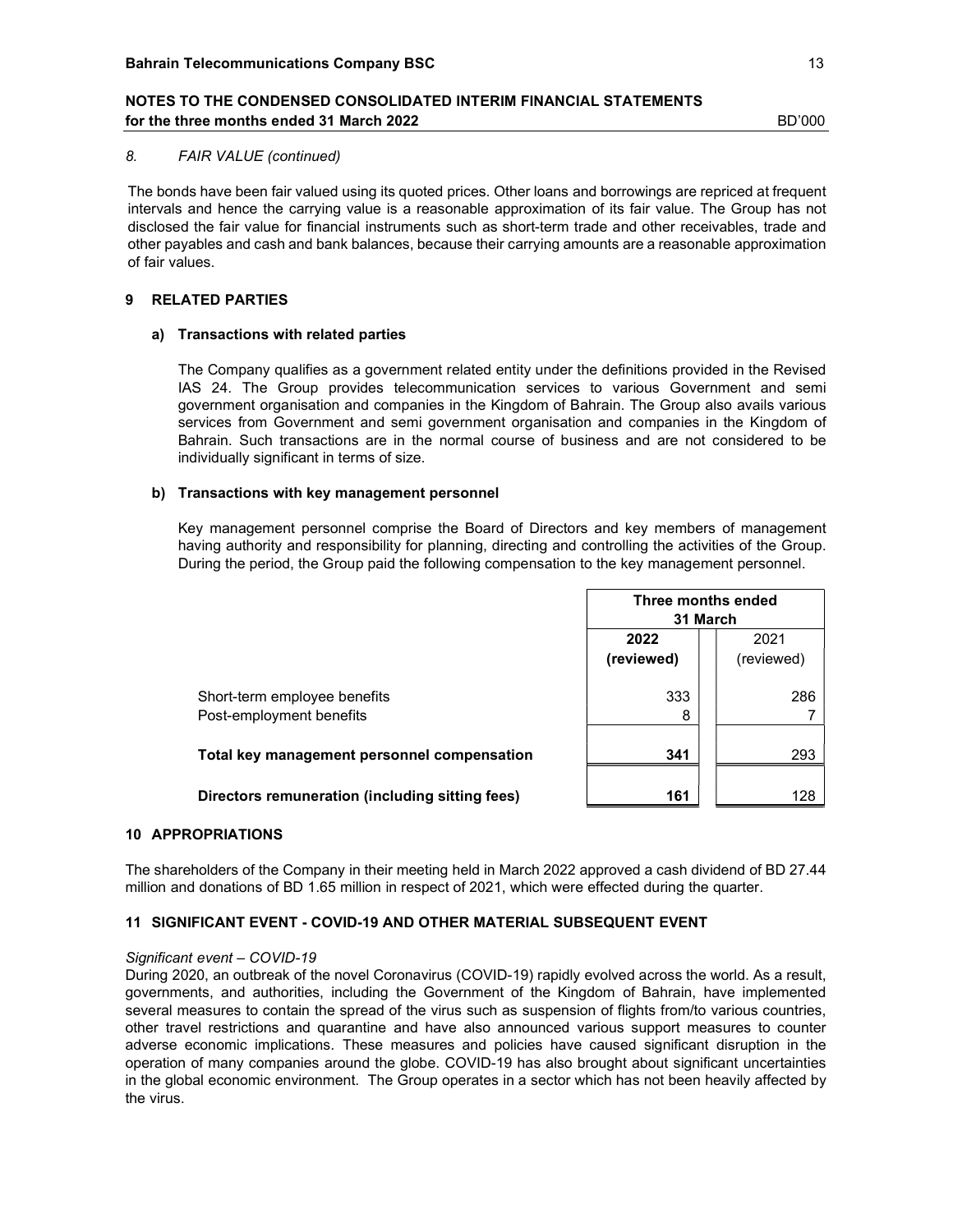#### 11. SIGNIFICANT EVENT – COVID-19 AND OTHER MATERIAL SUBSEQUENT EVENT (continued)

The Board of Directors has considered the potential impacts of the current economic downturn and uncertainty involved in the determination of the reported amounts of the Group's financial and non-financial assets and liabilities in these financial statements, and they are considered to represent management's best assessment based on available and observable information. Based on this assessment, no material impact on the Group's financial statements has been noted to date.

#### Other material subsequent event

The current ongoing conflict between Russia-Ukraine has triggered a global economic disruption and has, amongst other impacts, led to increased volatility in financial markets and commodity prices due to disruption of supply chain which may affect a broad range of entities across different jurisdictions and industries.

The management has carried out an assessment of its portfolio and has concluded that it does not have any direct exposures to / from the impacted countries. However, potential for indirect exposures continue to exist. At this stage it is difficult to quantify the full impact of this conflict since it depends largely on the nature and duration of uncertain and unpredictable events, such as further military action, additional sanctions, and reactions to ongoing developments by global financial markets. The management will continue to closely monitor impact of this evolving situation on its portfolio to assess indirect impact, if any. As at 31 March 2022 the Group does not have a material impact of this conflict.

### 12 COMPARATIVES

The comparative figures have been regrouped, where necessary, in order to conform to the current period's presentation. Such regrouping did not affect the previously reported profit, comprehensive income for the period or total equity.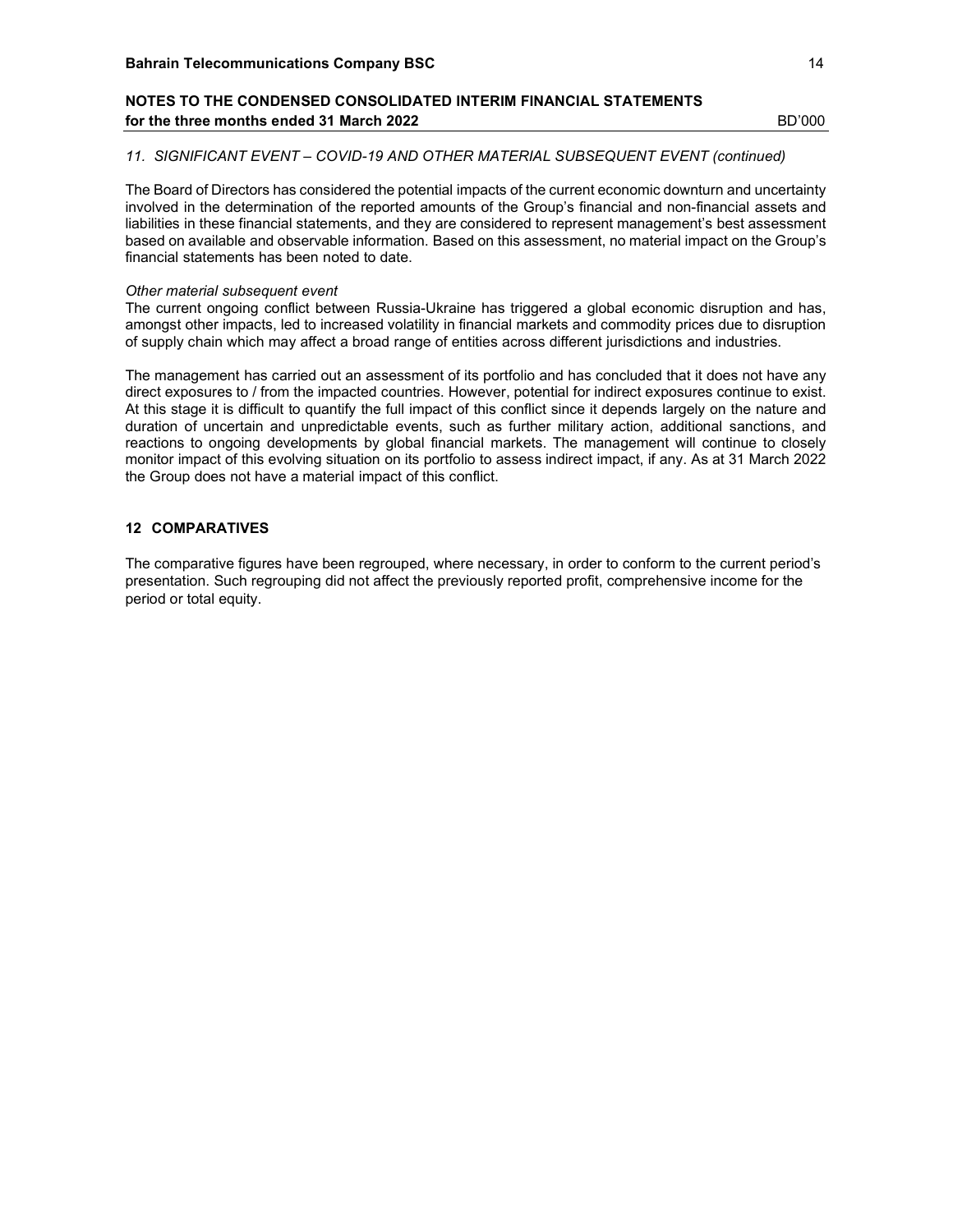## 13. SEGMENT INFORMATION

## Operating segments

The Group's operations are segregated between Bahrain, Jordan, Maldives, Sure Group and others. Others include Yemen and other group operations. Segment information disclosed for the three months ended 31 March 2022 is as follows:

|                                      |                |        |          |                      | For the three months period ended 31 March 2022 (reviewed) |                                   | For the three months period ended 31 March 2021 (reviewed) |         |        |          |               |               |                                   |        |  |
|--------------------------------------|----------------|--------|----------|----------------------|------------------------------------------------------------|-----------------------------------|------------------------------------------------------------|---------|--------|----------|---------------|---------------|-----------------------------------|--------|--|
| <b>Segment revenue</b><br>and profit | <b>Bahrain</b> | Jordan | Maldives | <b>Sure</b><br>Group | <b>Others</b>                                              | Inter -<br>segment<br>elimination | <b>Total</b>                                               | Bahrain | Jordan | Maldives | Sure<br>Group | <b>Others</b> | Inter -<br>segment<br>elimination | Total  |  |
| Revenue (external<br>customers)      | 45,547         | 23.259 | 15,677   | 13,990               | -                                                          |                                   | 98.473                                                     | 46.974  | 22.093 | 16.140   | 14,521        |               |                                   | 99,728 |  |
| Inter-segment<br>revenues            | 18             | 104    |          |                      | -                                                          | (122)                             | $\overline{\phantom{0}}$                                   | 21      | 107    |          |               |               | (128)                             |        |  |
| Profit/(loss)                        | 11,911         | 980    | 5,220    | 2,328                | (3)                                                        |                                   | 20,436                                                     | 14,219  | 746    | 5,037    | 2,151         | (2)           |                                   | 22,152 |  |

|                                 | As at 31 March 2022 (reviewed) |         |                 |                      |               |                                   |              |  | As at 31 December 2021 (audited) |         |          |               |                |                                   |          |  |
|---------------------------------|--------------------------------|---------|-----------------|----------------------|---------------|-----------------------------------|--------------|--|----------------------------------|---------|----------|---------------|----------------|-----------------------------------|----------|--|
| Segment assets &<br>liabilities | <b>Bahrain</b>                 | Jordan  | <b>Maldives</b> | <b>Sure</b><br>Group | <b>Others</b> | Inter -<br>segment<br>elimination | <b>Total</b> |  | Bahrain                          | Jordan  | Maldives | Sure<br>Group | Others         | Inter -<br>segment<br>elimination | Total    |  |
| Non-current assets              | 208,632                        | 273,757 | 95,998          | 74,247               | 7,254         | (10, 905)                         | 648,983      |  | 213,879                          | 277,415 | 97,523   | 76,057        | 7,478          | (10, 799)                         | 661,553  |  |
| Current assets                  | 247.248                        | 54,891  | 62.270          | 36,371               | 171           | (13,951)                          | 387,000      |  | 239,651                          | 48,042  | 59.172   | 35,058        | 183            | (13,074)                          | 369,032  |  |
| Total assets                    | 455,880                        | 328,648 | 158,268         | 110,618              | 7,425         | (24, 856)                         | 1,035,983    |  | 453,530                          | 325,457 | 156,695  | 111,115       | 7,661          | (23, 873)                         | ,030,585 |  |
| Non-current liabilities         | 175,888                        | 119,004 | 14,357          | 14,469               |               | (18, 607)                         | 305,111      |  | 173,908                          | 117,317 | 14,580   | 13,719        | $\blacksquare$ | (16, 405)                         | 303,119  |  |
| <b>Current liabilities</b>      | 115,127                        | 68,779  | 41,634          | 14,022               | 101           | (22, 023)                         | 217,640      |  | 94,794                           | 67,670  | 38,882   | 15,317        | 104            | (19, 984)                         | 196,783  |  |
| <b>Total liabilities</b>        | 291,015                        | 187,783 | 55,991          | 28,491               | 101           | (40, 630)                         | 522,751      |  | 268,702                          | 184,987 | 53,462   | 29,036        | 104            | (36, 389)                         | 499,902  |  |
| <b>Net assets</b>               | 164,865                        | 140,865 | 102,277         | 82,127               | 7,324         | 15,774                            | 513,232      |  | 184,828                          | 140,470 | 103,233  | 82,079        | 7,557          | 12,516                            | 530,683  |  |